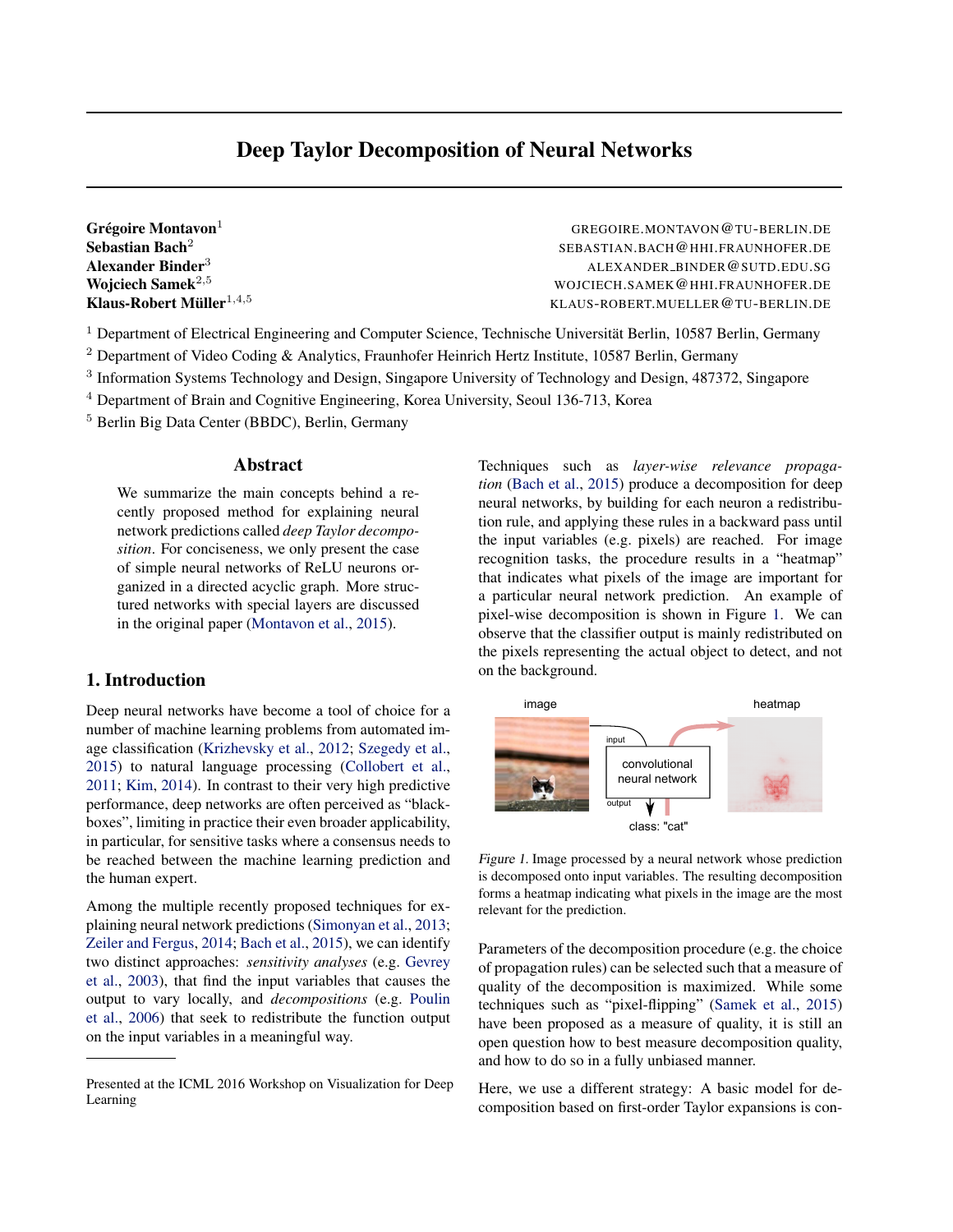sidered, and is viewed as correct for a simple class of models (e.g. single neurons). Then, the model complexity is gradually increased by constraining the input domain, and adding multiple layers of neurons, while at the same time trying to deviate as little as possible from the original decomposition method. As a result of this iterative process, we obtain the deep Taylor decomposition method.

#### 2. Decomposing a ReLU Neuron

Consider a simple neuron receiving a real-valued input vector  $(x_i)_i$  and producing the output

$$
x_j = \max(0, \sum_i x_i w_{ij} + b_j)
$$

where  $b_i \leq 0$ . We would like to decompose the neuron output in terms of input variables. It can be remarked that the neuron function is linear on the subset of the input space that produces  $x_j > 0$  (we call it "active set"). On this subset, the output can be written as a first-order Taylor expansion

$$
x_j = \sum_i \frac{\partial x_j}{\partial x_i} \Big|_{(x_i)_i = (\widetilde{x}_i)_i} \cdot (x_i - \widetilde{x}_i),
$$

where  $(\tilde{x}_i)_i$  is a *root point* in the active set, with near-zero<br>output, and at which the Taylor expansion is performed output, and at which the Taylor expansion is performed. The decomposition of  $x_j$  onto input variables is given directly by identification of the elements of the sum:

$$
[x_j]_i = \frac{\partial x_j}{\partial x_i}\Big|_{(x_i)_i = (\widetilde{x}_i)_i} \cdot (x_i - \widetilde{x}_i)
$$

Note that the property  $\sum_i [x_j]_i = x_j$  is satisfied, and we say in that case, that the redistribution from  $x_j$  to  $(x_i)_i$  is *conservative*.

One degree of freedom of the analysis is the choice of root point  $(\widetilde{x}_i)_i$  at which the Taylor expansion is performed. [Montavon et al.](#page-2-0) [\(2015\)](#page-2-0) showed that searching the root point following a direction  $(v_{ij})_i$  in the input space starting from the actual data point  $(x_i)_i$  gives the explicit decomposition formula

$$
[x_j]_i = \frac{v_{ij}w_{ij}}{\sum_{i'} v_{i'j}w_{i'j}}x_j
$$
 (1)

that involves both the neuron orientation and the search direction. A graphical depiction of the root search process for two different search directions, and two different neurons is given in Figure 2. We study two specifications of the search direction motivated by constraints on the input domain, each of them leading to a different redistribution rule.

#### 2.1. Unconstrained input and the  $w^2$ -rule

If the input space is unconstrained  $((x_i)_i \in \mathbb{R}^d)$ , the nearest root point is obtained by searching along the gradient direction, i.e. we set  $v_{ij} = w_{ij}$ , and obtain the redistribution rule

$$
[x_j]_i = \frac{w_{ij}^2}{\sum_{i'} w_{i'j}^2} x_j.
$$

This rule is called " $w^2$ -rule" and can be viewed up to a constant normalization factor as input sensitivities  $((\partial x_j/\partial x_i)^2 = w_{ij}^2 \cdot 1_{x_j>0})$  multiplied by the saliency of the input pattern (as measured by the neuron activation  $x_j$ ), that is,

 $decomposition = sensitivity \times saliency.$ 

#### 2.2. Positive input and the  $z^+$ -rule

We consider the case  $(x_i)_i \in \mathbb{R}^d_+$  occurring when the neuron receives as input the output of other ReLU neurons. Searching for a root point along the gradient direction does not guarantee that it will obey the positivity constraints. Searching for the nearest root point subject to the positivity constraints is possible, however it would require solving an optimization problem.

Instead, we further restrict the search domain by fixing a search direction  $(v_{ij})_i$  which is not necessarily optimal, but for which a root point is guaranteed to be found in the input domain. One such direction is given by  $v_{ij} = x_i \cdot 1_{w_{ij} > 0}$ . That is, we move towards the origin (where  $x_j = 0$ ) in the subspace of neurons with positive associated weights such as only negative weighted activations persist, and a root point is eventually reached. Injecting this new search direction into Equation 1 gives the redistribution rule

$$
[x_j]_i = \frac{x_i w_{ij}^+}{\sum_{i'} x_{i'} w_{i'j}^+} x_j,
$$

where the decomposition on input variables is now determined based on both the input vector and the weights. This rule is called " $z^+$ -rule" and can be applied to any ReLU neuron with positive inputs and negative bias.



Figure 2. Illustration of a root point search in the two-dimensional input space of a ReLU neuron, for different choices of weights  $(w_{ij})_i$  and bias  $b_j$ . The data point  $(x_i)_i$  is represented as a black dot, and the possible root points  $(\widetilde{x}_i)_i$  are depicted as circles.